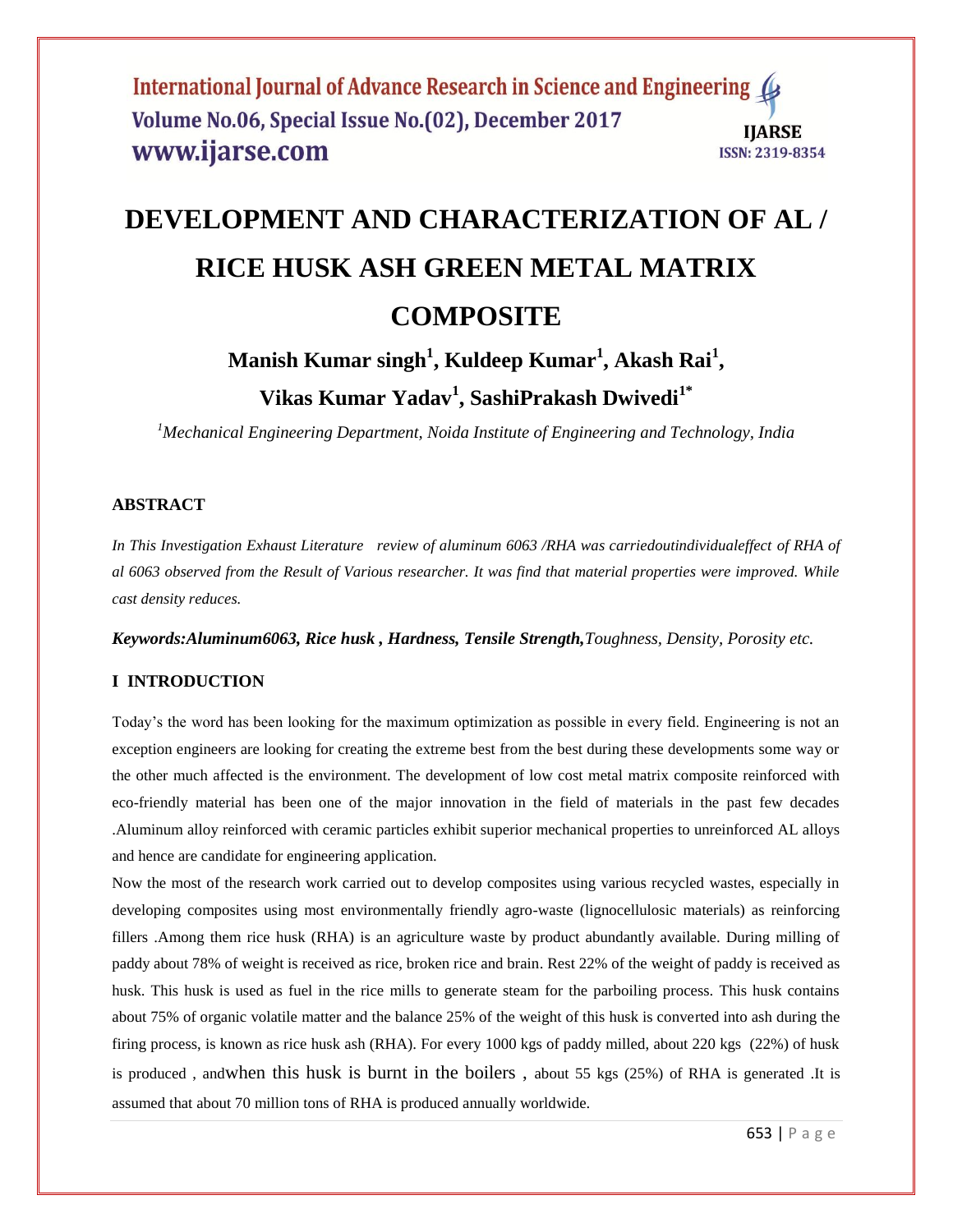This RHA is great environment threat causing damages to the land and the surrounding area in which it is dumped. This ensures the researcher for effective utilization of this agriculture waste. Therefore the environment is protected from these waste .The recent research studies reportedthat RHA in turns contains around 85% - 90% amorphous silica. On thermal treatment the silica converts to crystobalite, which is a crystalline form of silica. However, under controlled burning condition, amorphous silica with high reactivity, ultra –fine size and large surface area is produced. This micro silica can be a source for preparing advanced materials like Sic, Si3N4, elemental Si and Mg2si.

The present research is focused to utilize the rice husk by dispersing it into the aluminum to produce matrix composites through stir cast route on thelines of .The various weight fraction of rice husk particles are considered in the study. Experiments have been conducted to assess the mechanical behavior of the rice husk ash ceramic composite .Further microscopic studies were conducted to establish the wear mechanism and transition from one mechanism to another using the scanning electron microscope (SEM).

#### **II LITERATURE REVIEW**

DHADSANADHEP et al. [2008] fabricated powder metallurgy by in-situ reaction to form alumina during fabrication. Starting materials were mixture of aluminum, copper, and silica powders. Silica is in form of rice husk ash. The mixture was cold compacted, and sintered at 650°C for 1 h. Hot forging was carried out to further consolidate the sintered billet, followed by 10-h heat treatment at temperatures between 590 to 650°C. Phase analysis by XRD confirmed that in-situ reaction between silica and aluminum powders occurred during heat treatment at temperatures above 590°C. The products of reaction were silicon and gamma-alumina. Microstructure investigation showed that the reacted areas were the previous locations of silica powder. In some areas remaining silica was found amid reaction products. Hardness of the fabricated composite made of Al-4wt .% Cu and 5, 10 and 15vol% silica are 16, 23, and 30 HRA, respectively.[1]

PRASAD et al. [2010]. The metal matrix composites (MMC's) were prepared by addition of 2, 4 and 8wt% RHA particulates through stir casting technique. Scanning electron microscope equipped with energy dispersive X-ray analyzer is used for micro structural characterization and the presence of silicon particles in the composites .Mechanical properties

like density and hardness were measured for the composites. As the percentage of RHA particles increases, the density of the composites decreases and there is slight increase in the hardness were observed.[2]

Luangvaranunt et al.[2010] The starting powders were aluminum, copper, and rice husk ash silica. Processing was by sintering at 650\_C for 3.6 k s, hot forging of sintered billet at600\_C under 660 MPa pressure, followed by heat treatment. Hot forging of sintered billet induced plastic deformation of the matrix as well as fractured the porous silica, thus created ultimate contact between the two phases. The following heat treatment produced alumina, which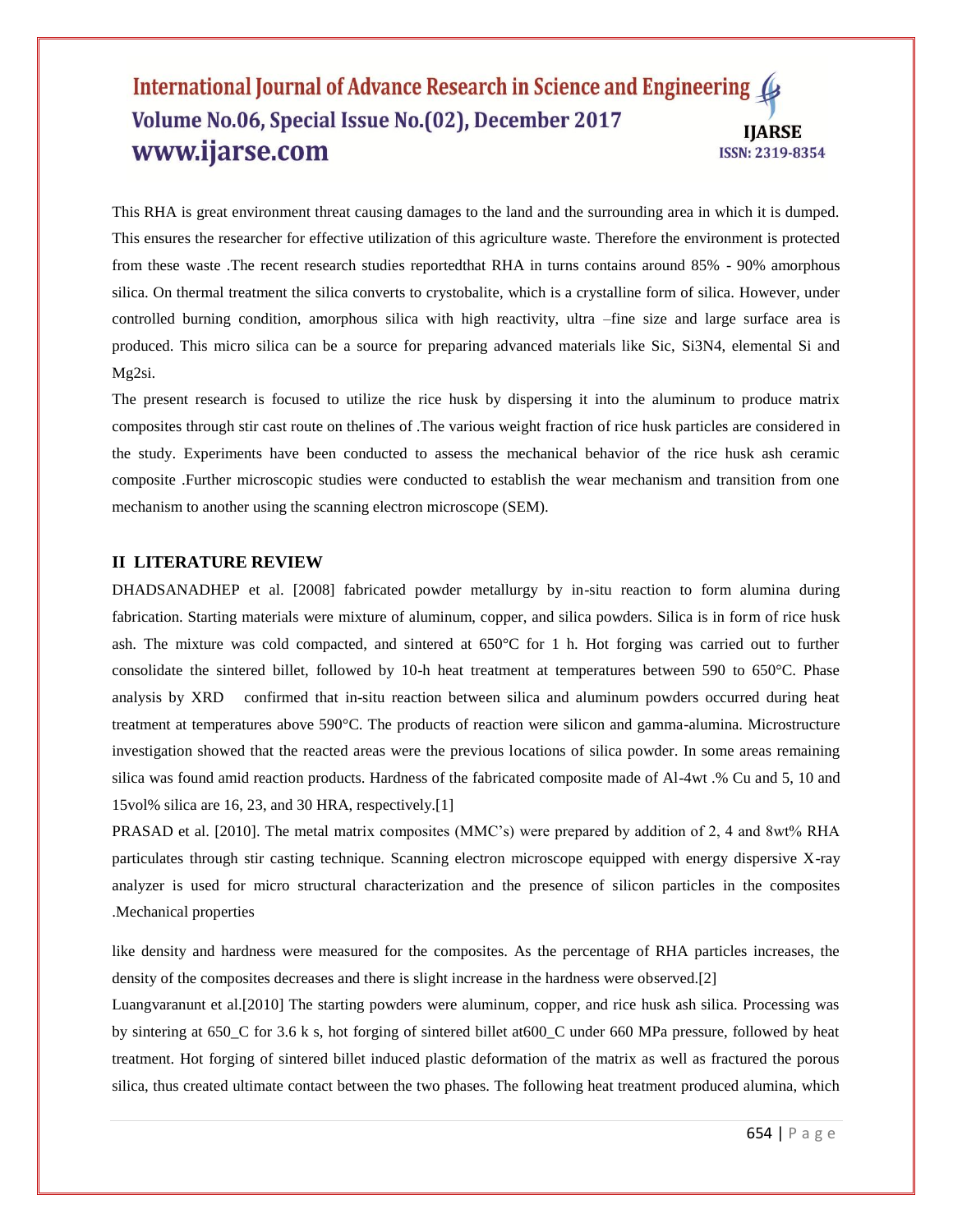was there enforcement phase, by chemical reaction between fractured rice husk ash silica and aluminum matrix. The fabricated composite contained y-and k -alumina, and elemental silicon in matrix of aluminum solid solution. Addition of copper facilitated sintering by formation of liquid phase, as well as yielding a matrix material which can be strengthened by precipitation hardening. Maximum hardness obtained was 44 HRA, for composite material using 15 vol % rice hush ash silica. Peak hardness of the matrix was in range of 130–136 HV, after aging for 28.8 to 43.2  $k$ [3]

Ferraro et al.[2012] Rice husk ash (RHA) is one of the promising pozzolanic materials that can be blended with Portland cement for the production of durable concrete and the reduction of the environmental impact of the cement industry. Commercially available RHA contains 3% or more graphitic carbon which determines the dark pigmentation of the material. Recent studies have led to the production of carbon neutral rice ash named OWRHA (Off-White Rice Husk Ash), with no graphitic carbon, no crystalline SiO2 and toxic metals, so legitimately considered environmental friendly. This paper presents the results of an experimental investigation on the strength, porosity, corrosion resistance and thermal conductivity of white concrete blended with OWRHA. The results show that the compression strength of the concrete increases with replacement level of OWRHA, while the porosity decreases. Accelerated corrosion tests demonstrate that the use of OWRHA increases the corrosion resistance at all levels of replacement. The results on mortal samples showed that also thermal conductivity and density decrease with the increase in OWRHA and with age. With the intention of reducing the carbon footprint in the cement industry, this study evidences encouraging results for the use of OWRHA in sustainable construction.[4]

Rama Krishna et al.[2012] The RHA particles were added into the matrix melt by creating a vortex with the help of a mechanical stirrer and the melt temperature was maintained between 800 and 850  $\pm$ C. Dry sliding wear experiments were performed in a pin on disc wear equipment against a chromium steel disc at  $30 \pm C$ . Scanning electron microscopy is used tostudy the wear characteristics of the unreinforced Al alloy and the A356.2/RHA composites. From the experiments it is observed that the composites exhibit higher hardness and resistance to wear as compared to unreinforced Al alloy.[5]

Kusbiantoro et al. [2012] The development of fly ash and microwave incinerated rice husk ash (MIRHA) blend as the source materialforgeopolymer concrete was studied through the observation of the hardened specimen strength. Compressive and bonding strength of the specimen indicate the significance of curing temperature inthe activation of MIRHA particles. The elevated temperature is presenting a suitable condition for rapiddissolution of silicate monomer and oligomer from MIRHA surfaces, which supports the formation ofsupersaturatedaluminosilicate solution in geopolymer system. It contributes to the refinement of poresstructure via the increasing geopolymer gel growth, as observed in the consistent compressive strengthdevelopment of ambient-cured specimen to the ovencured specimen. Densification of geopolymerframework appears to be the main contributor to the increasing bonding capacity of geopolymer binder.[6]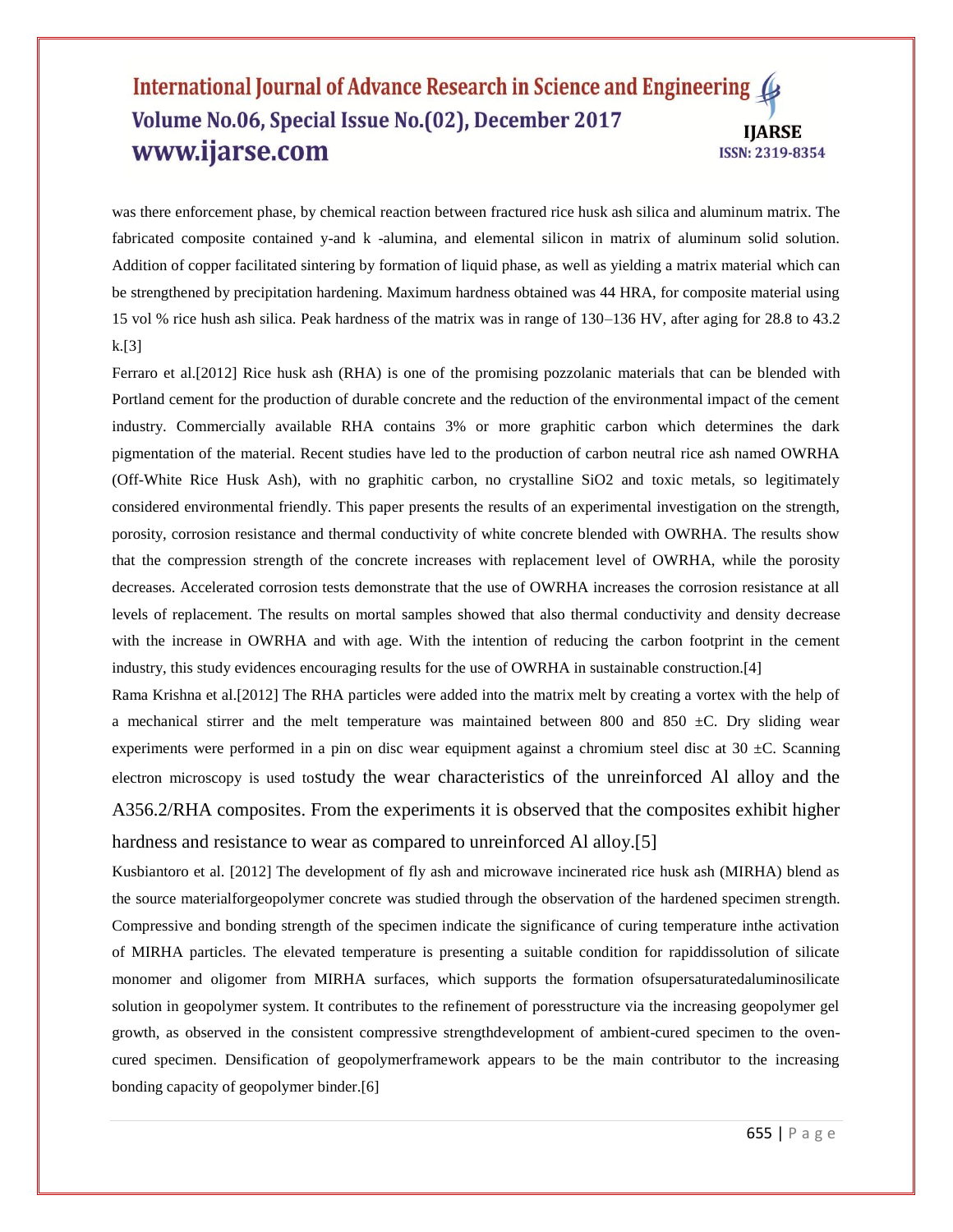Singla et al. [2013] Metal composites possess significantly improved properties including high tensile strength, toughness, hardness, low density and good wear resistance compared to alloys or any other metal. There has been an increasing interest in composites containing low density and low cost reinforcements. Among various reinforced materials used, fly ash is one of the most inexpensive and low density reinforcement available in large quantities as waste product during combustion of coal in thermal power plants as well as in the brick factory and rice mill. Hence, composites with fly ash with Al 7075 as reinforcement are likely to overcome the cost barrier as well as the different physical and mechanical properties for widely used in the automotive and space craft applications.[7]

Sasakul et al. [2013] studied the effects of ground rice husk–bark ash (GRBA) on compressive strength, chloride diffusion coefficient,chloride binding capacity, and steel corrosion of concrete exposed to a marine site for 5 years werereported and discussed. The GRBA was used as a pozzolanic material to replace Type I Portland cemented 0%, 15%, 25%, 35%, and 50% by weight of the binder. Concrete cube specimens of 200 mmwere cast, andsteel bars were embedded in concrete. Concrete specimens were exposed to a tidal zone of seawater inthe Gulf of Thailand. After 5-year exposure, the specimens were tested for compressive strength, acid soluble and water soluble chlorides and corrosion of embedded steel bar. The results showed that during5-year exposure, GRBA concretes gained strength faster than Type I Portland cement concretes and nostrength loss was found in GRBA concrete. The findings also indicated that the durability of concrete in terms of chloride diffusion coefficient, chloride binding capacity, and resistance to corrosion of embedded steel could be considerably improved by utilizing GRBA as high as 35%.[8]

Saravanan et al. [2013] studied and indicated the possibilities of reinforcing aluminium alloy (AlSi10Mg) with locally available inexpensive rice husk ash for developing a new material. A rice husk ash particle of 3, 6, 9 & 12 % by weight were used to develop metal matrix composites using a liquid metallurgy route. The surface morphology was studied using scanning electron microscope for analyze the distribution of RHA particles. The mechanical properties such as tensile strength, compressive strength, hardness and percentage elongations are studied for reinforced RHA composites. The results reveal that the percentage reinforcement of RHA will increase ultimate tensile strength, compressive strength and harness of the composite. [9]

Olumbai et al. [2013]fabricatd characteristics and mechanical behavior of Al-Mg-Si alloy matrixcomposites reinforced with alumina (Al2O3) and rice husk ash (RHA, an agro-waste) wasinvestigated. This was aimed at assessing the viability of developing high performance AL matrix composites at reduced cost. Al2O3 particulates added with 0, 2, 3, and 4 wt% RHAwere utilized to prepare 10 wt% of the reinforcing phase with Al-Mg-Si alloy as matrix using two-step stir casting method. Density measurement, estimated percent porosity, tensile testing, microhardness measurement, optical microscopy, and SEM examination were used to characterize the composites produced. The results show that the less dense AL-Mg-Si/RHA/Al2O3 hybrid composites have estimated percent porosity levels as low as the single Al2O3 reinforced grade (<2.3% porosity). The hardness of the hybrid composites decreases slightly with increase in RHA content with a maximum reduction of less than11% observed for the Al-4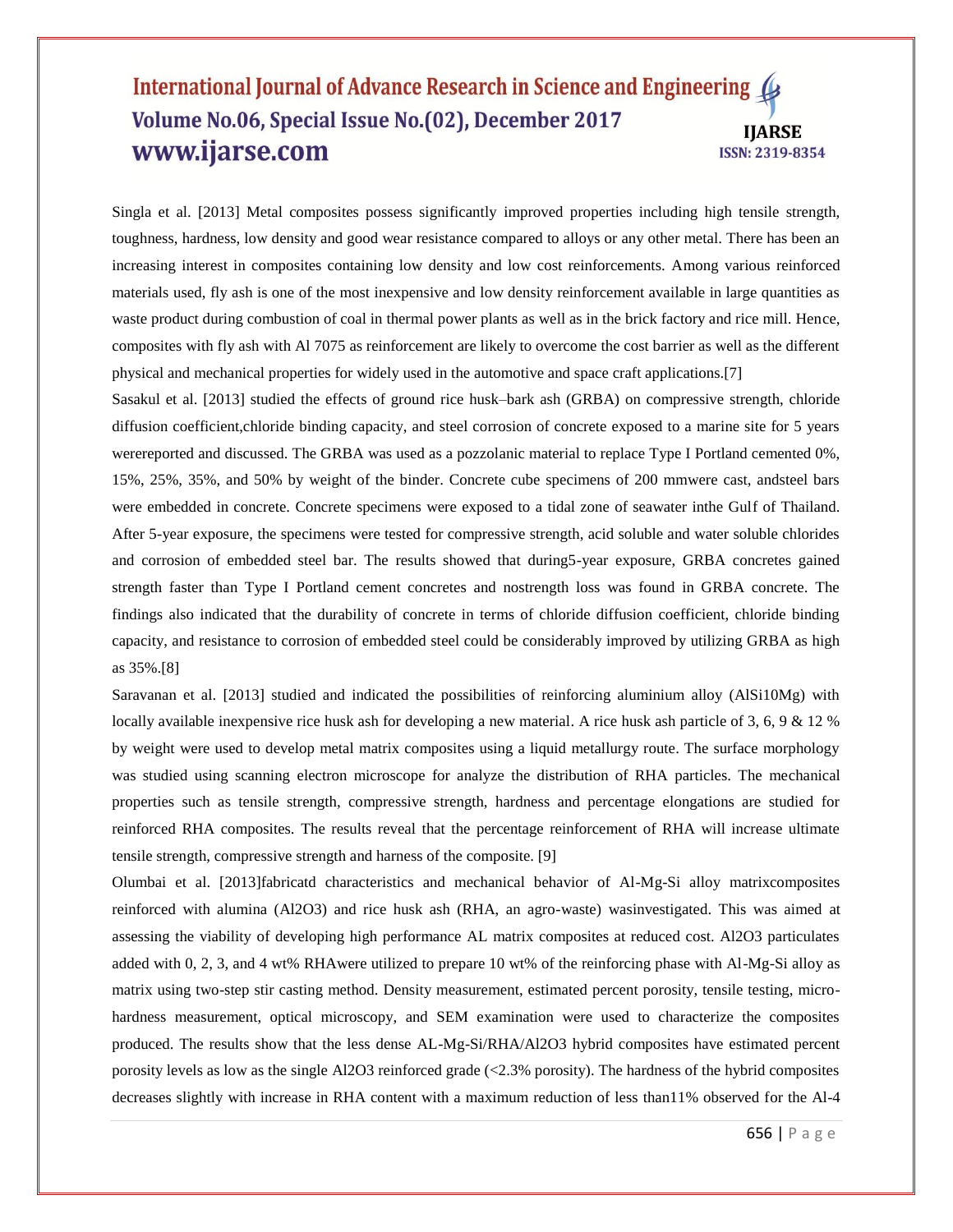wt% RHA-6wt% Al2O3 composition (in comparison with theAl-10 wt% Al2O3 single reinforced composition). Tensile strength reductions of 8% and 13%,and specific strengths which were 3.56% and 7.7% lower were respectively observed forth 3 wt.% and 4 wt.% RHA containing hybrid composites. The specific strength, percent elongation and fracture toughness of the 2 wt% RHA containing hybrid composite was however, higher than that of the single Al2O3 reinforced and other hybrid composite compositions worked on. RHA thus has great promise to serve as a complementing reinforcement for the development of low cost-high performance aluminum hybrid composites. [10]

Sharma et al.[2014] :found that Despite all these good qualities, it has low wear resistance. But some applications entail high hardness and tensile strength, high modulus of elasticity than the conventional aluminumalloy with good tribological properties. Keeping in view the enhancement of mechanical as well as tribological properties with reduction in weight, the aluminum alloy is reinforced with a second phase which is hard and brittle, and the newly formed material has better mechanical and tribological properties. The paper reviews the various manufacturing processes of aluminum matrix composites, and it was found that the mechanical and tribological properties of the single reinforcement composites are better as compared to pure aluminum and its alloys irrespective of the aluminummatrix composites manufacturing process. Further, it was found that most of the hybrid composites exhibit better mechanical and tribological properties as compared to single reinforcement composites .[11]

Usman et al. [2014]: used total silica and alumina contents of the ashes obtained at 700oC were 98.24wt% and 88.24wt% for RHA and BA, respectively. Density and mechanical properties of the produced composites were determined. The results show that the composites produced with addition of BA with low density of 238.269kgm-3 have better density decreasing ability as BA decreases the density of the alloy by 19% compared with RHA with density of 397.114kgm-3and 15% decrease. The results of mechanical properties show that RHA and BAimproved the mechanical properties up to 10.2% and 7.5% for UTS, respectively. Impact strength increased up to 84.8% and 52.7%, hardness up to 55.2% and 28.8% and fatigue strength up to 316.7% and 190.0% for RHA and BA, respectively. These results show better improvement in mechanical properties with RHA addition however, the statistical analysis results show that there is no significant difference among the pairs of some properties (UTS, Young modulus and fatigue strength) of the two composites and hence both could be used in similar applications where tensile and fatigue strength are of importance.<sup>[12]</sup>

Adewale et al. [2014] prepared metal matrix composite with the aid of scanning electron microscopy. The results show that the effect of RHA/SiC weight ratio on the corrosion behavior of the composites in 3.5%NaCl solution was not consistent for the different weight percent of reinforcement (5,7.5, and 10 wt%) used in developing the Al–Mg– Si based composites. It was evident that formost cases the use of hybrid reinforcement of RHA and SiC resulted in improved corrosion resistance of the composites in 3.5% NaCl solution. Preferential dissolution of the moreAnodic Al–Mg–Si alloy matrix around the Al–Mg–Si matrix/RHA/SiC particle interfaces was identified as the primary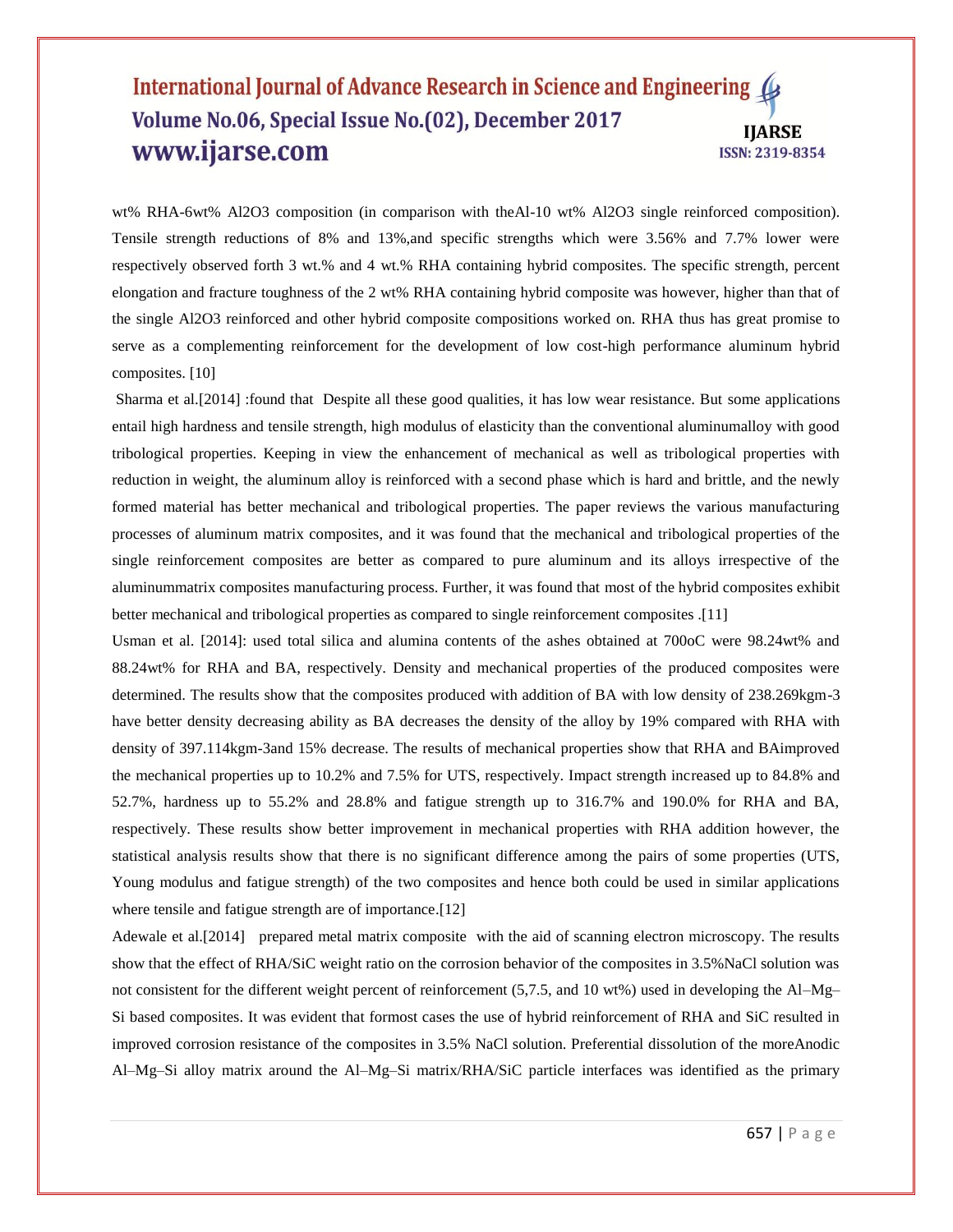corrosion mechanism. The coefficient of friction and consequently the wear resistance of the hybrid composites were comparable to that of the Al–Mg–Si alloy matrix reinforced with only SiC. [13]

Aigbodion et al.[2014]. Showed the result of the tests and analysis carried out, revealed that addition of rice husk ash as reinforcement increases hardness values with a decrease in density and impact energy, as the weight fraction of rice husk ash increased in the alloy. The strength increased up to a maximum of 15 wt% addition of the reinforcement. The microstructure revealed the distribution of the rice husk ash particle in the ductile metal matrix. However, an increase in strength and hardness values occurs because the highly dispersed phase severely restricts the movement of dislocation through the metal lattice. This study has showed that abundant rice husk can be used in the production of metal matrix composites for engineering applications.[14]

Alanemea et al.[2015] studied the corrosion and wear behavior of rice husk ash Alumina reinforced and alumina as reinforcements has been investigated .Alumina added with 2,3, and 4wt.% RHA were utilized to prepare 10wt.% of their reinforcing phase with AL-Mg Si alloy as matrix using double stir casting process open circuit corrosion potential (OCP) and potential dynamic polarizationmeasurements were used to study the corrosion behavior while coefficient of friction was used to assess the wear behavior. The corrosion and wear behavior of Al-Mg-Si matrix composite containing 0:10, 2:8,3:7 and 4.6wt,% RHA and alumina as reinforcement was investigated and finally concluded that the corrosion resistance of the single reinforced Al-Mg-Si / 10 wt.% Al2O3 composites were superior to that of the hybrid composite in 3.5% NaCl solution, the corrosion rates increased along with the coefficient of friction and consequently , the wear rate of the composite were observed to increase with increase In RHA weight %. [15]

Saravanan et al.[2015] studied the effect of Mechanical properties on rice husk ash (RHA) reinforced with alumina as it reinforcement .A rice husk particle of 3, 6, 9  $\&$  12 % by weight were used to develop metal matrix composite using a liquid metallurgy route. The surface morphology was studied using scanning electron microscope (SCM) for analyze the distribution of RHA and derived the conclusion that the tensile strength increased with an increase in the weight percentage of rice husk ash (RHA) due to the RHA particles act as barriers to the dislocations when taking up the load applied.[16]

Siva Prasad et al. [2015].Studied the Production and Mechanical Properties of RHA Composites by vortex method .The ash was obtained by burning rice husk and was thoroughly washed with water to remove the dust and dried at room temperature for 1 day. Then It was heated to 200 ° C for 1 h in order to remove the moisture and organic matter. It was then heated to 600° C for 12 h to remove the carbonaceous material. The silica-rich ash, thus obtained, was used as a filler material for the preparation of composite. Here A356.2 alloy with the theoretic density of 2760 kg/m3 is used as the matrix material and RHA is used as the reinforcement having wt. %( 4, 6 and 8) and observedthat the hardness along with ultimate tensile strength increases and the density decreases with the increase in the RHA wt%. [17]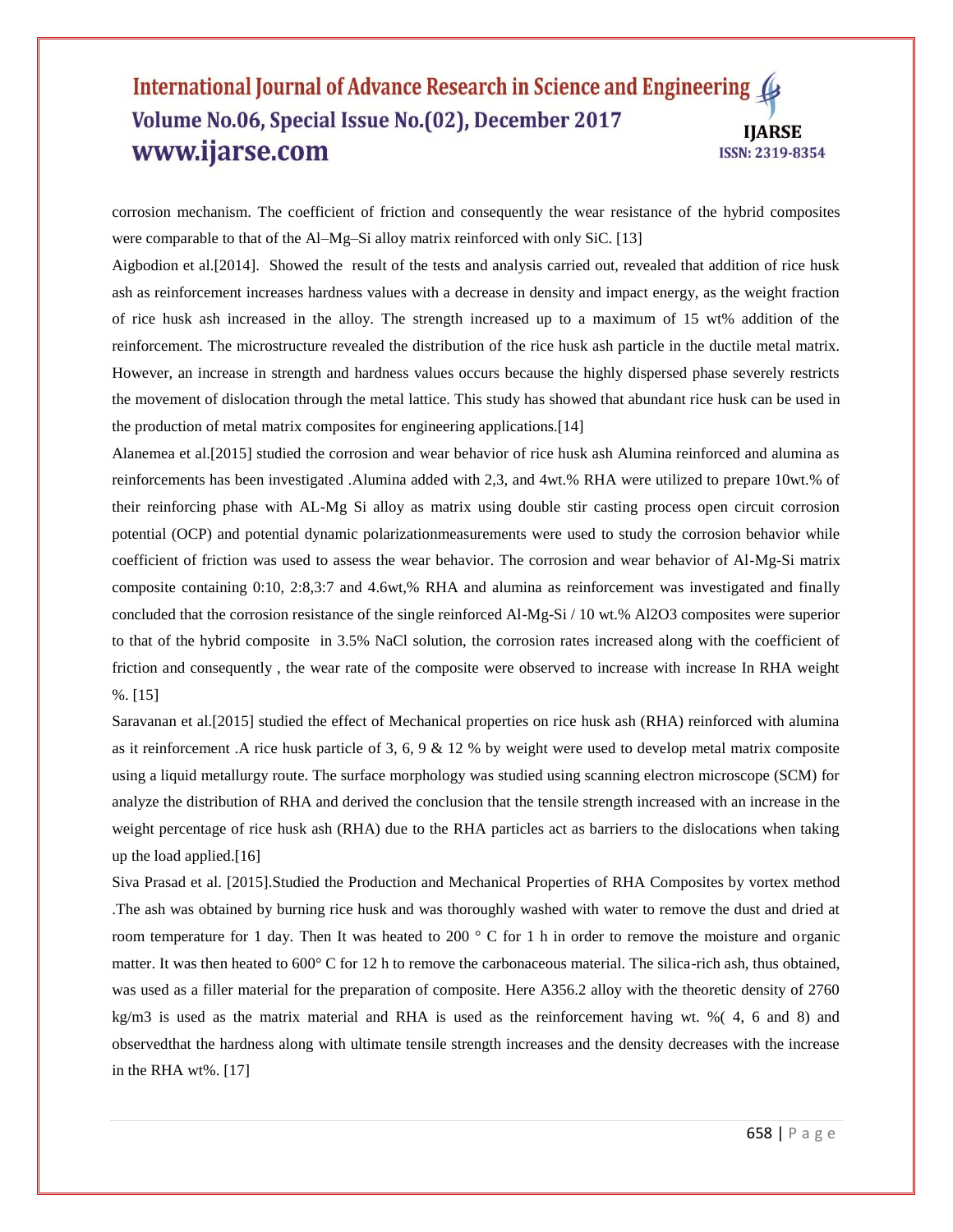Aigbodion et al. [2015] studied the Development of Al-Si-Fe/Rice husk ash particulate composites synthesis by double stir casting method. The specimens were produced by keeping the percentage of iron and silicon constant and varying the rice husk particle (reinforced particles) in the range of 5-20%. And concluded that with the addition of rice husk ash particles to Al-Si-Fe alloy increases the yield strength, ultimate tensile strength and hardness values up to a maximum values of 79.98, 106.12 Nmm2 and 67 HRB respectively at 15% rice husk ash addition. [18] Adewale et al.[2015] studied the influence of rice husk ash (RHA) and silicon carbide (SiC) weight ratio on the mechanical behavior of Al‐Mg‐Si alloy matrix hybrid composites was investigated. RHA and SiC mixed in weight ratios 0:1, 1:3, 1:1, 3:1, and 1:0 were utilized to prepare 5, 7.5 and 10 wt% of the reinforcing phase with Al-Mg-Si alloy as matrix using two‐step stir casting method. Density measurement, estimated percent porosity, tensile properties, fracture toughness, and SEM examination were used to characterize the composites produced. The results show that the composites were of good casting quality as the estimated porosity values were less than 2.5 % in all grades produced. For the three weight percent worked on, the tensile‐, yield‐, and specific strength decreases with increase in the weight proportion of RHA in the RHA‐SiC reinforcement. However, the results show that the composites with composition of 1:3 weight ratio RHA: SiC (25% RHA: 75% SiC) offers comparable specific strength values with the single SiC reinforced Al composite grades. The strain to fractures was invariant to the weight ratio of RHA/SiC for all weight percent but the composite compositions Containing RHA had improved fracture toughness compared with the single SiC reinforced Al compositegrades. [19]

# **III MATERIALS AND METHODS**

# **3.1 Selection of matrix material**

Aluminium 6063 is considered as matrix metal and its physical, mechanicalthermal, electrical and chemical properties are given below

| Density                              | $2.6$ g/cm <sup>3</sup> |
|--------------------------------------|-------------------------|
| Youngs modulus                       | 68.3GPa                 |
| Tensile strength                     | 145-186MPa              |
| Elongation                           | 18-33%                  |
| Poisson's ratio                      | 0.3                     |
| Melting temperature                  | $615^0C$                |
| Thermal conductivity                 | $201 - 218$ W/m*K       |
| Linear Thermal expansion coefficient | $2.34*10^{-5}K^{-1}$    |
| Specific Heat capacity               | 900J/Kg*K               |
| Volume resistivity                   | $30-35nOhm*m$           |

| <b>Table 1 Properties of Aluminium</b> |  |  |  |  |  |
|----------------------------------------|--|--|--|--|--|
|----------------------------------------|--|--|--|--|--|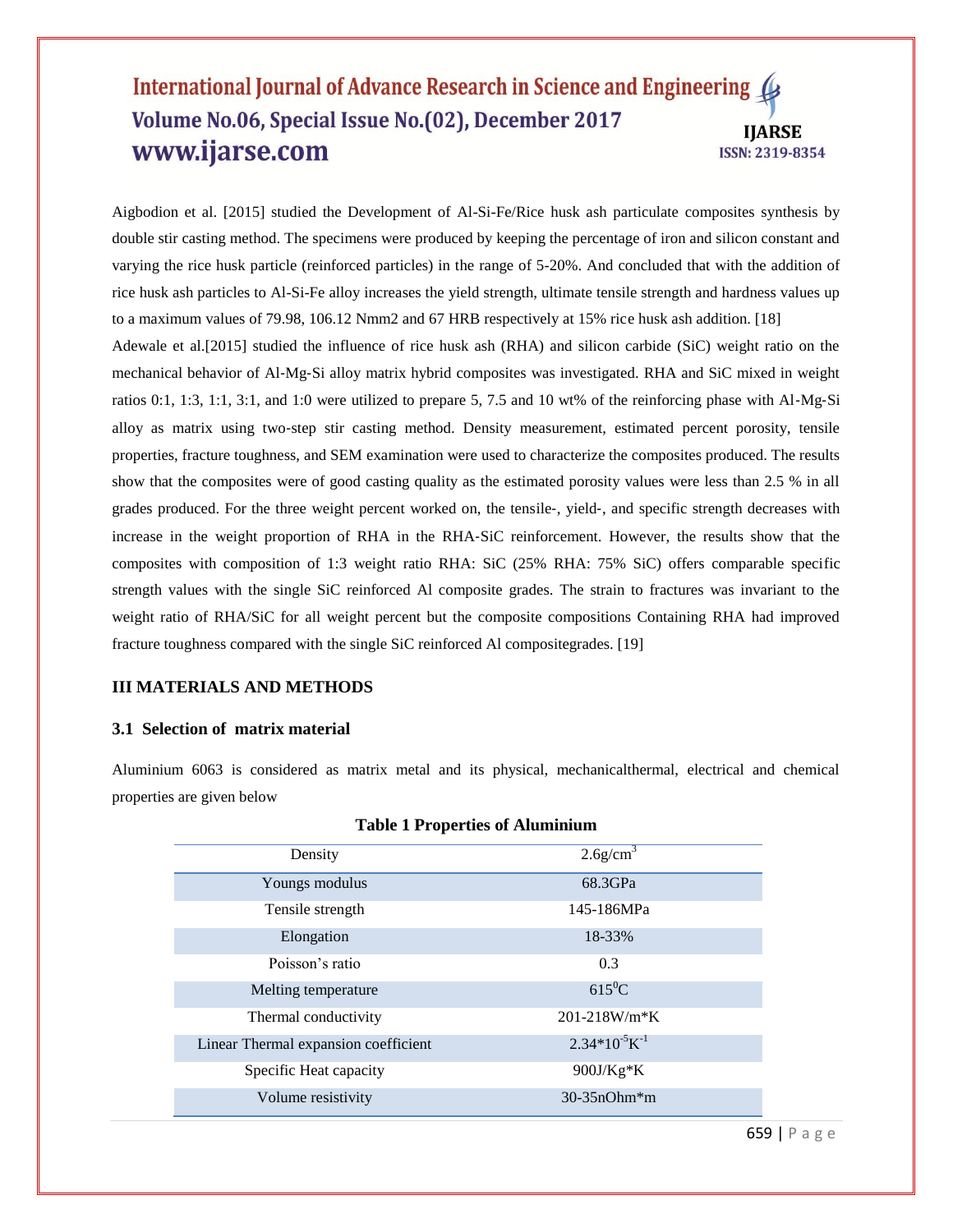| Silicon       | 0.25% |
|---------------|-------|
| Copper        | 0.10% |
| Manganese     | 0.10% |
| Iron          | 0.35% |
| Magnesium     | 0.45% |
| Chromium      | 0.10% |
| Zinc          | 0.10  |
| Other element | 0.05% |

|  |  |  | <b>Table 5.2 Chemical Composition</b> |
|--|--|--|---------------------------------------|
|--|--|--|---------------------------------------|



# **Fig 5.1 Al 6063 Rod**

# **5.2 Selection of Reinforcement**

Reinforcement are the material which are embedded in metal matrix. It is used to change the Physical Properties such as wear resistance, friction coefficient, or thermal conductivity .it can be continuous or discontinuous. Rice Husk ash is used as reinforcement material to improve the property of Composite



# **Fig 5.2 Rice Husk**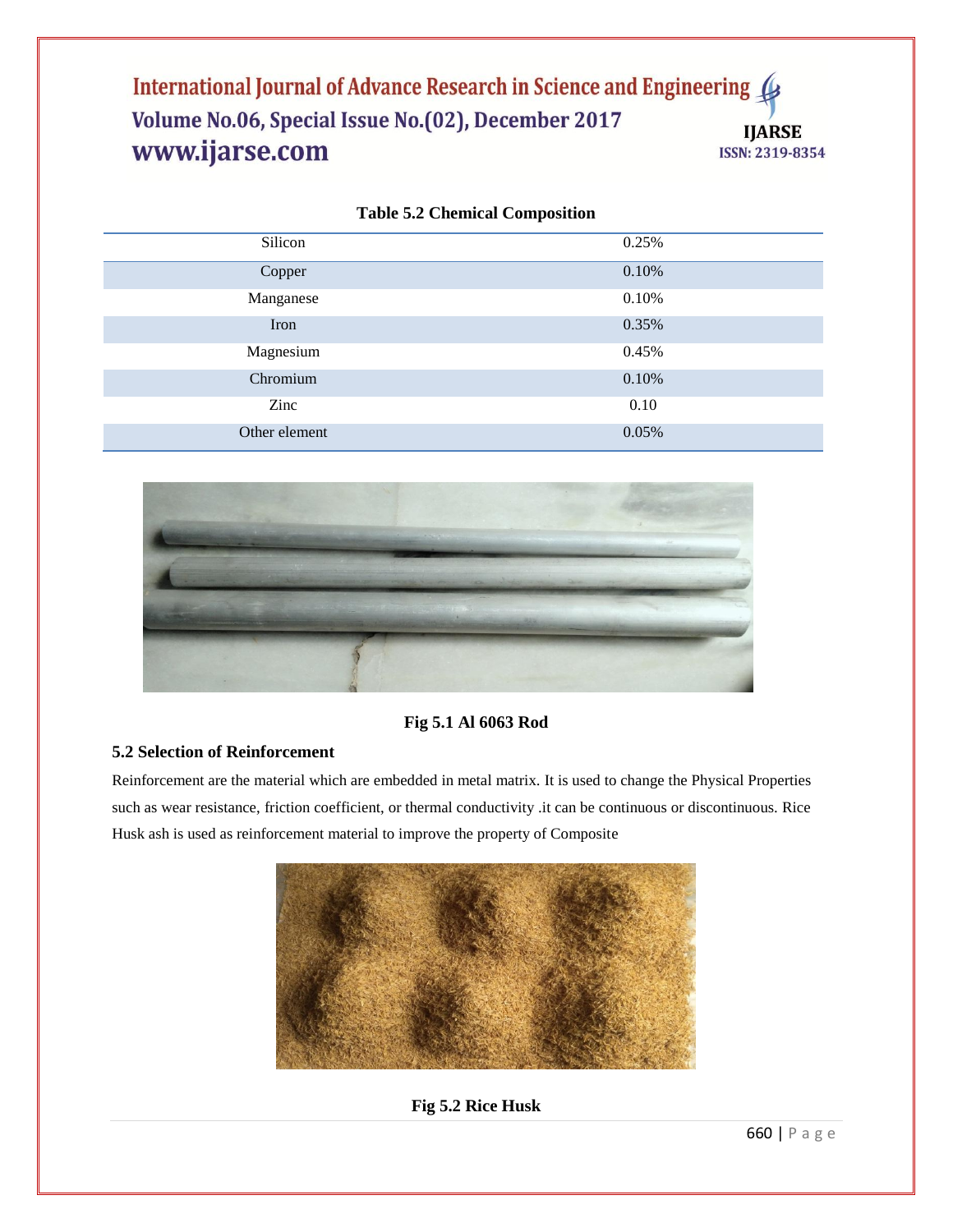

# **Fig 5.3 (a) Raw Rice Husk (b) Carbonize Rice Husk Ash (c) Grounded Carbonized Rice Husk Ash and (d) Combusted Rice Husk Ash (Grayish White)**

| Sr. No                                      | <b>Particulares</b>  | <b>Properties</b> |  |  |
|---------------------------------------------|----------------------|-------------------|--|--|
| $\mathbf{1}$                                | Colour               | Gray              |  |  |
| $\overline{2}$                              | <b>Shape Texture</b> | Irregular         |  |  |
| 3                                           | Mineralogy           | Non crystalline   |  |  |
| 4                                           | Particle size        | $<$ 45 $microne$  |  |  |
| 5                                           | Odour                | <b>Odourless</b>  |  |  |
| 6                                           | Appearance           | Very fine         |  |  |
| <b>Table 5.4 Chemical Properties Of RHA</b> |                      |                   |  |  |
| <b>SR. NO</b>                               | <b>PARTICULARS</b>   | <b>PROPORTION</b> |  |  |
| $\mathbf{1}$                                | Slicon dioxide       | 86.94%            |  |  |
| $\overline{2}$                              | Aluminium oxide      | 0.2%              |  |  |
| 3                                           | Calcium oxide        | $0.3 - 2.25%$     |  |  |
| $\overline{\mathbf{4}}$                     | Magnesium oxide      | $0.2 - 0.6\%$     |  |  |
| $\overline{5}$                              | Sodium Oxide         | $0.1 - 0.8\%$     |  |  |
| 6                                           | Potassium Oxide      | 2.15-2.30%        |  |  |

# **Table5.3 Physical properties of RHA**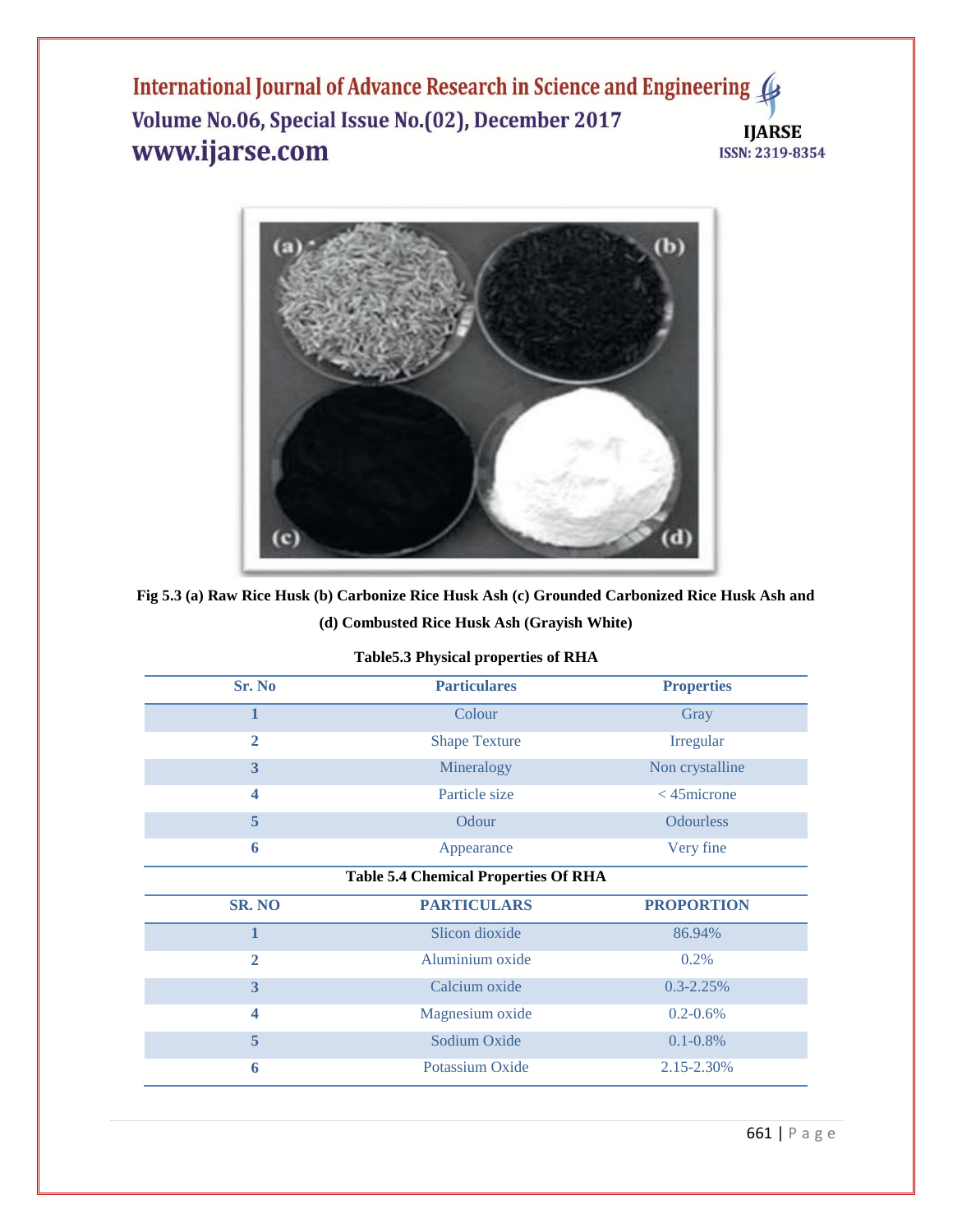# **5.3 Mechanical Properties**

**5.3.1Tensile strength** is a measurement of the <u>[force](https://simple.wikipedia.org/wiki/Force_(physics))</u> required to pull something such as <u>rope</u>, wire or a structural beam to the point where it breaks. The tensile strength of a [material](https://simple.wikipedia.org/wiki/Material) is the maximum amount of tensile stress that it can take before failure, for example breaking. The most common testing machine used in tensile testing is the [universal testing machine.](https://en.wikipedia.org/wiki/Universal_testing_machine)

**5.3.2 Hardness** represents the resistance of material surface to abrasion, scratching and cutting, hardness after gives clear indication of strength. In all hardness tests, a define force is mechanically applied on the piece, varies in size and shape for different tests. Common indentors are made of hardened steel or diamond. Rockwell hardness tester presents direct

reading of hardness number on a dial provided with the m/c. principally this testing is similar to Brinell hardness testing. It differs only in diameter and material of the indentor and the applied force. Although there are many scales having different combinations of load and size of indentor but commonly 'C' scale is used and hardness is presented as HRC

**5.3.3 Toughness** is the ability of a material to absorb energy and plastically deform without fracturing. One definition of material toughness is the amount of [energy](https://en.wikipedia.org/wiki/Energy) per unit volume that a material can absorb before [rupturing.](https://en.wikipedia.org/wiki/Rupture_(engineering)) It is also defined as a material's resistance to [fracture](https://en.wikipedia.org/wiki/Fracture) when [stressedT](https://en.wikipedia.org/wiki/Stress_(physics))he toughness of a material can be measured using a small specimen of that material. A typical testing machine uses a pendulum to strike a notched specimen of defined cross-section and deform it. The height from which the pendulum fell, minus the height to which it rose after deforming the specimen, multiplied by the weight of the pendulum is a measure of the energy absorbed by the specimen as it was deformed during the impact with the pendulum. The [Charpy](https://en.wikipedia.org/wiki/Charpy) and [Izod](https://en.wikipedia.org/wiki/Izod_impact_strength_test) notched impact strength tests are typical [ASTM](https://en.wikipedia.org/wiki/ASTM) tests used to determine toughness.

**5.3.4 Density** A material's density is defined as its mass per unit volume. It is, essentially, a measurement of how tightly matter is crammed together. The principle of density was discovered by the Greek scientist [Archimedes.](https://www.thoughtco.com/physics-of-the-greeks-2699229)

**5.3.5 Porosity** is a phenomenon that occurs in materials, especially castings, as they change state from liquid to solid during the manufacturing process. It has the form of surface and core imperfections which either effects the surface finish or as a leak path for gases and liquids.

#### **5.4 Experimental Set-UP**

Stir Casting method is a liquid metallurgy technique in which the second phase materials (reinforcements) are introduced into the molten matrix and allowing the mixture to solidify. Here, the critical thing is to create good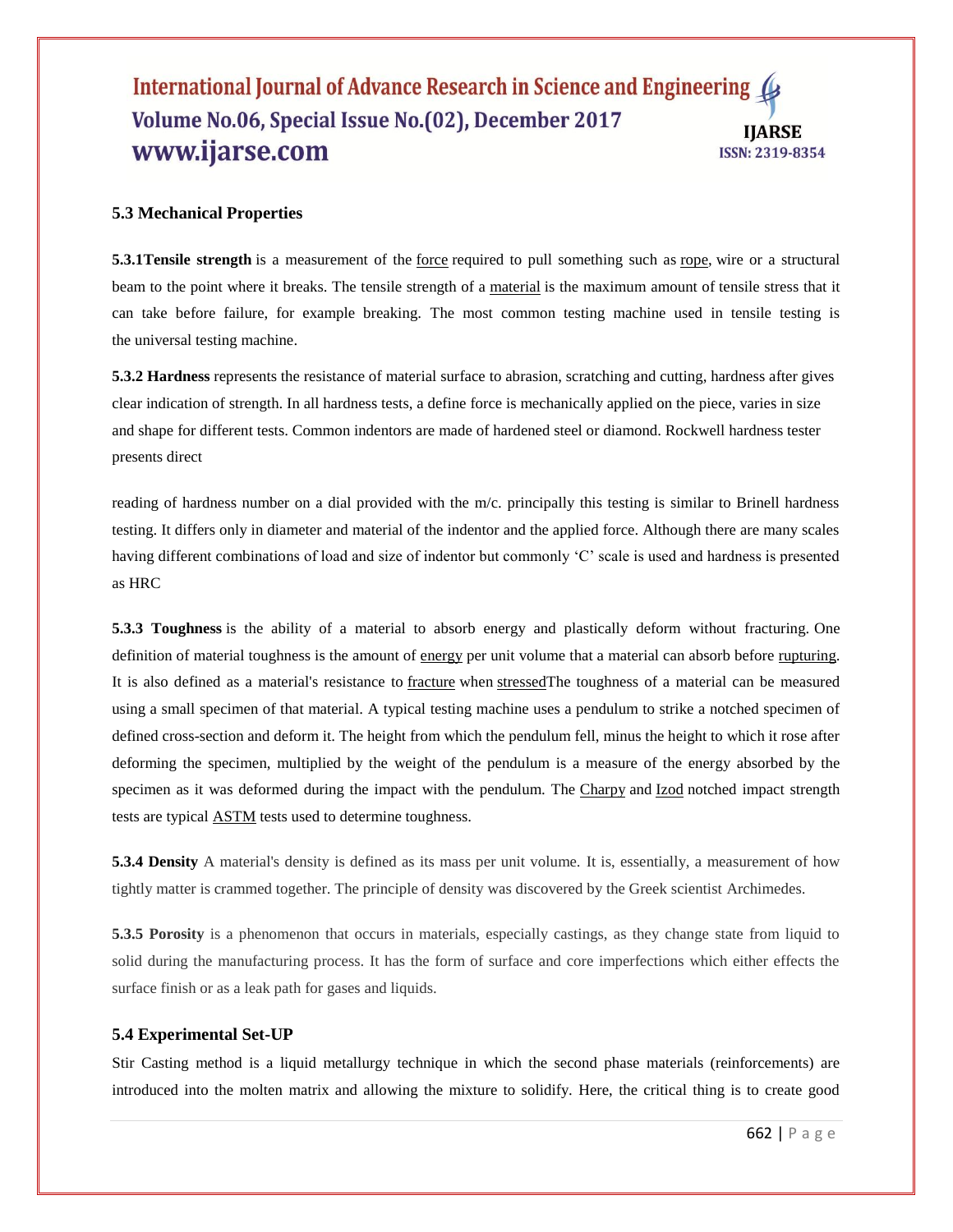wetting between the reinforcements and the moltenaluminium or aluminium alloy, this is the simplest and most commercially used technique and known avortex technique or stir-casting technique.

In case of some molten metal like aluminum, inert gas such as nitrogen and argon can also be used to remove hydrogen, this method involveintroducing bubbled inert gas into the liquid aluminum. The hydrogen is drawn to the inert gas bubbles, then carried up through the aluminum and released on the surface. In recent development, the composite is stirred whilethe molds are filled by pouring the melt through the bottom of the crucible



**Fig 5.4 Stir Casting Setup**

# **VI CONCLUSIONS**

- a. From The review Following Conclusions Can be drawn.
- b. Mechanical properties were improved after adding RHA in aluminium .
- c. Density and cast reduces**.**

# **REFERENCES**

- [1] Rong Chen, Guoding Zhang, Casting defects and properties of cast A356 aluminium alloy reinforced with SiC particles, Composites Science and Technology, 47 (1) (1993) 51–56.
- [2] W.D. Griffiths, D.G. McCartney, The effect of electromagnetic stirring during solidification on the structure of Al-Si alloys, Materials Science and Engineering: A, 216 (1–2) (1996) 47–60.
- [3] W.D. Griffiths, D.G. McCartney, The effect of electromagnetic stirring on macrostructure and macrosegregation in the aluminium alloy 7150, Materials Science and Engineering: A, 222( 2) (1997) 140–148.
- [4] SuchetaNagarajan, B. Dutta and M.K. Surappa, The effect of SiC particles on the size and morphology of eutectic silicon in cast A356/SiCp composites, Composites Science and Technology, 59 (6) (1999) 897–902.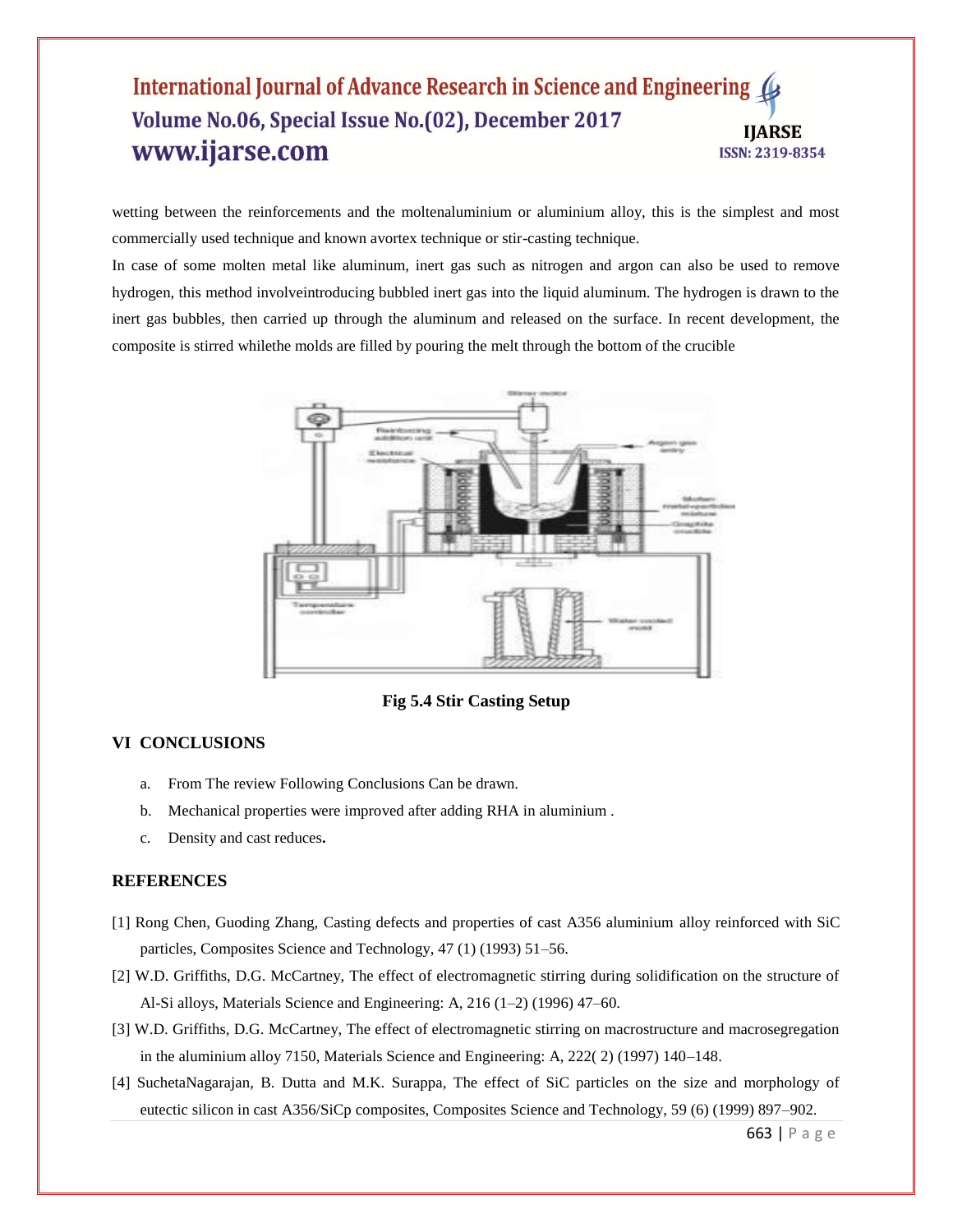- [5] E.J. Zoqui, M. Paes and E. Es-Sadiqi, Macro- and microstructure analysis of SSM A356 produced by electromagnetic stirring, Journal of Materials Processing Technology, 120 (2002) 365–373.
- [6] Zheng LIU, Wei-min MAO and Zheng-duo ZHAO, Effect of pouring temperature on semi-solid slurry of A356 Al alloy prepared by weak electromagnetic stirring, Transactions of Nonferrous Metals Society of China, 16 (1) (2006) 71–76.
- [7] T.P.D. Rajan, R.M. Pillai, B.C. Pai, K.G. Satyanarayana and P.K. Rohatgi, Fabrication and characterisation of Al–7Si–0.35Mg/fly ash metal matrix composites processed by different stir casting routes, Composites Science and Technology, 67 (2007) 3369–3377.
- [8] Dehong Lu, Yehua Jiang, Guisheng Guan, Rongfeng Zhou, Zhenhua Li and Rong Zhou, Refinement of primary Si in hypereutectic Al–Si alloy by electromagnetic stirring, Journal of Materials Processing Technology, 189 (2007) 13–18.
- [9] C.G. Kang, J.W. Bae and B.M. Kim, The grain size control of A356 aluminum alloy by horizontal electromagnetic stirring for rheology forging, Journal of Materials Processing Technology, 187–188 (2007) 344–348.
- [10]Jiangbo Cheng, BinshiXu, Xiubing Liang, Yixiong Wu and Zhengjun Liu, Effect of electromagnetic stirring on the microstructure and wear behavior of iron-based composite coatings, Journal of University of Science and Technology Beijing, Mineral, Metallurgy, Material, 15 (4) (2008) 451–456.
- [11]Arda Cetin and Ali Kalkanli, Effect of solidification rate on spatial distribution of SiC particles in A356 alloy composites, journal of materials processing technology, 205 (2008) 1–8.
- [12]N. Barman, P. Kumar and P. Dutta, Studies on transport phenomena during solidification of an aluminum alloy in the presence of linear electromagnetic stirring, Journal of Materials Processing Technology 209 (2009) 5912– 5923.
- [13]K. Abedi and M. Emamy, The effect of Fe, Mn and Sr on the microstructure and tensile properties of A356– 10% SiC composite, Materials Science and Engineering: A, 527 (16–17) (2010) 3733–3740.
- [14]C. Mapelli, A. Gruttadauria and M. Peroni, Application of electromagnetic stirring for the homogenization of aluminium billet cast in a semi-continuous machine, Journal of Materials Processing Technology 210 (2010) 306–314.
- [15]AleksandarVencl, IlijaBobi, SaioaArostegui, BiljanaBobi, AleksandarMarinkovi and MiroslavBabi, Structural, mechanical and tribological properties of A356 aluminium alloy reinforced with Al2O3, SiC and SiC + graphite particles, Journal of Alloys and Compounds, 506 (2) (2010) 631–639.
- [16]Wang Jing, Li Peijie, MiGuangbao and ZhongYuexian, Microstructural evolution caused by electromagnetic stirring in superheated AlSi7Mg alloys, Journal of Materials Processing Technology, 210 (2010) 1652–1659.